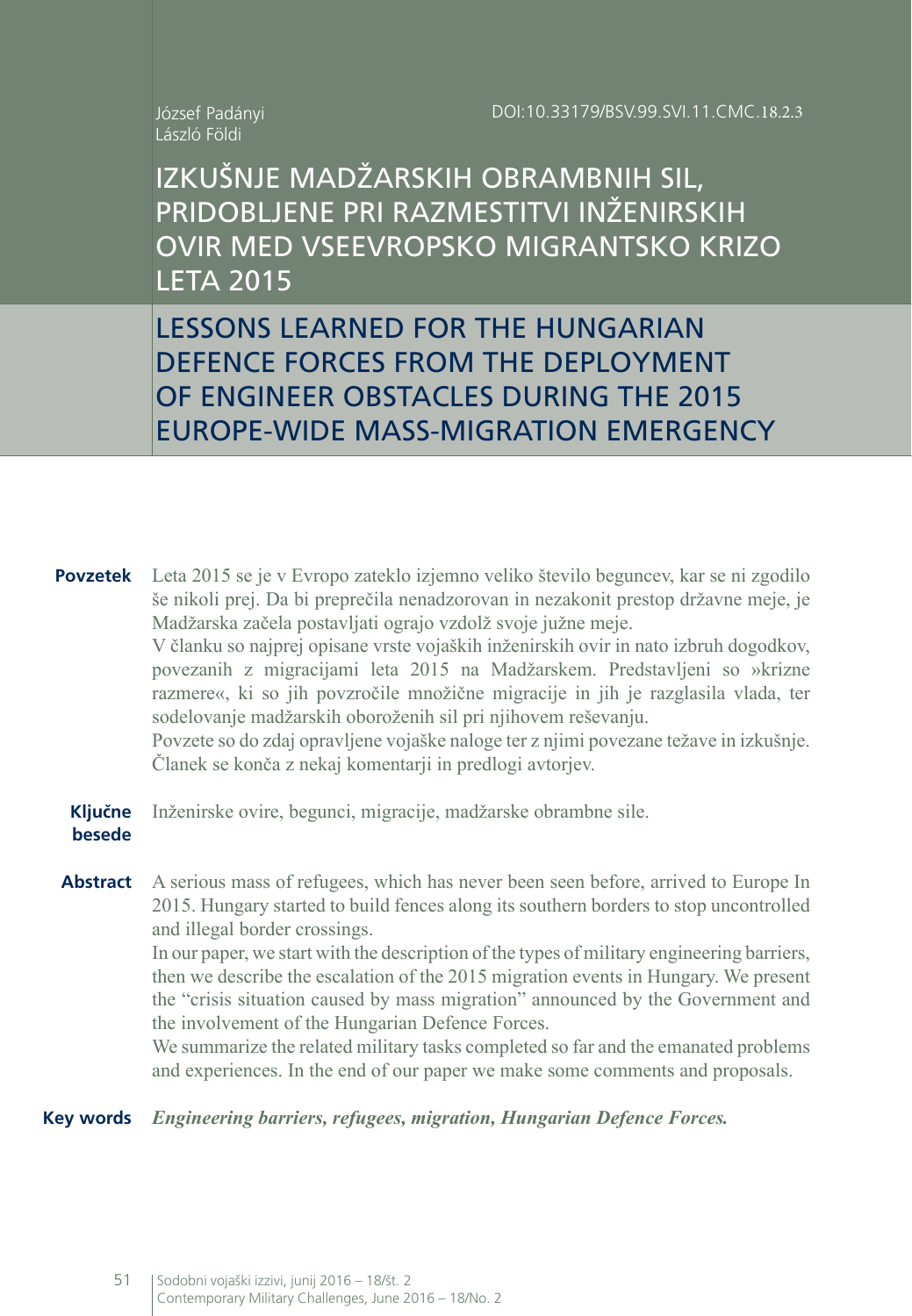One of the most important categories of military engineering barriers is the so called non-explosive obstacle where you can find the fences among others. Soldiers of the Hungarian Defence Forces built a lot of them, combined with other defensive elements in the 1990's during the Southern Slavic conflict to protect borders of Hungary. These obstacles are suitable to block or limit movements, to direct movements of crowds or to reinforce protection of camps or depots. Defence wirings, the so called "concertinas" are primarily made for close of important directions or territories applied in combination with other defensive tools. They are widely used on routes to military installations, at the gates, along the fences and also in the inner parts of military camps. Concertinas can be installed on the top of existing fences or they can be used individually. They can be built in several forms or patterns, in rows or on top of each other. **Introduction**

> Fences are brought into the limelight because they became one of the most considerable elements for handling of masses of migrants along the borders. In the followings we present various types of fences and other obstacles, practice and experiences of their possible applications from professional point of view, especially their utilization for protection against uncontrolled flow of masses of people. The present situation at Hungary's Southern borders gives special actuality to our research where fences play a key role in protection against the crisis.

> Someone may ask why the use of the Hungarian military was necessary for the task of building fences along the border of our country. Decision makers assessed the situation and the possibilities and chose such an option that already proved its suitability a lot of times. Emergency situations are quite common in Hungary, when quickness and professionalism are the key factors to solve the problem by the use of specific preparedness together with special equipment, such as fighting against floods, extreme snowfall or industrial disasters like "Red Sludge Catastrophe" was back in 2010. In our country only the military is suitable for this, because it is a unique human and technical resource, which is capable to deploy a mass of skilled experts with special equipment in a very short time with complete logistic an communication systems. Authors of this paper are already published about these military activities in details (Padányi et al., 2015).

> Participation of military power such as the Hungarian Defence Forces is not extraordinary in building and maintenance of fences and other border obstacles. It is one of the major and undisputable tasks of military engineering units during wartime or peace support operations. And this was not the only task dedicated to military forces during mass migration emergencies. Slovenia made it possible for its military to assist the police driving refugees along its border (www.dehir.hu).

> Croatia (http://kitekinto.hu), Serbia (www.portfolio.hu), Bulgaria (www.ma.hu), Greece (www.ekathimerini.com), Italy (444.hu) and the Czech Republic (www.lokal.hu) also use their military in handling the mass migration emergency.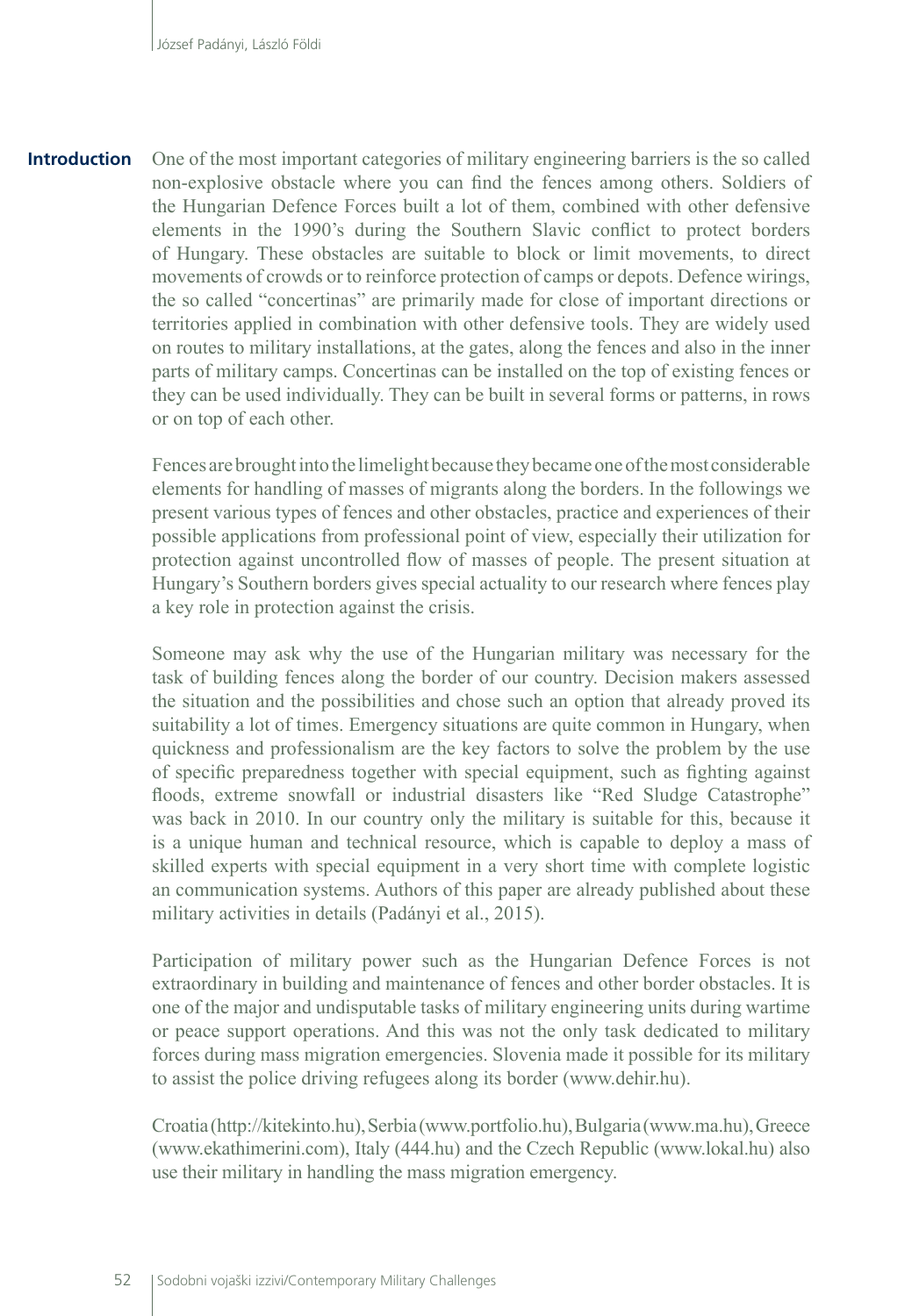Tasks of the Hungarian Defence Forces in handling mass migration are limited to the deployment and maintenance of border fences and common patrolling together with the police forces. Building and maintenance of fences along the borders mean billions of costs, which exceed 6 billion HUF only at the Serbian-Hungarian border.

## **1 MILITARY ENGINEERING BARRIERS**

Wirings in military practice are the major group of non-explosive obstacles used against enemy infantry. There are two types of them: fix (stationary) and deployable (mobile).

Stationary wirings, as they name shows are deployed to certain places or routes to make obstacles. Their main subgroups are wire fences and wire networks. The most commonly used type of obstacles is the wire fence (simple or multiplied) that can be built easily and quickly in comparison with the available resources.

Most important types of deployable wirings are: Spanish rider (or "Cheval de fries"), hedgehog barrier, wire rolls (or rapidly deployable concertinas) and wire networks. These barriers are easily removable, can be used multiple times and redeployable. They can be made previously or on site, sometimes from improvised materials in case of need. They are perfect tools for quick and reliable closing of the desired territories, routes or installations (Kovács, 2012).

Properties of wires used for certain types of barriers basically determine the kind of obstacle that can be formed from them and the task that it will be suitable for. Wires used against enemy infantry are mainly made of steel with average tearing strength and smaller diameter (1.5-3.5 mm), while types that are used against vehicles have much higher tearing strength and diameter (3.5-5.5 mm). All the wires can be made of steel or sometimes copper (very rarely) with smooth surface or some kind of piercing or cutting edge, applied weaved or expanded separately.

Fences used as military engineering barriers vary in a wide range concerning their height, but mostly in the range of 1.8-4.0 metres (but sometimes we can meet a height of 7 metres, too). The fences' definite advantage is that to cross them is a time-consuming task (especially in case of their application in several rows together with other obstacle elements), so they can provide a comprehensive protection against foot-soldiers and foot-passengers. Meanwhile, their disadvantages are the reasonable time, manpower and materials necessary for their planting, in addition with the difficulties caused by harsh terrain. However, combined with wire rolls, electric locks and signal devices they can provide effective holding and deflection power.

Wire rolls are very useful against persons and vehicles depending on the thickness and quality of the wire. One of their most important property, that they are made of steel wires with different cutting edges (see Picture 1, p. 109).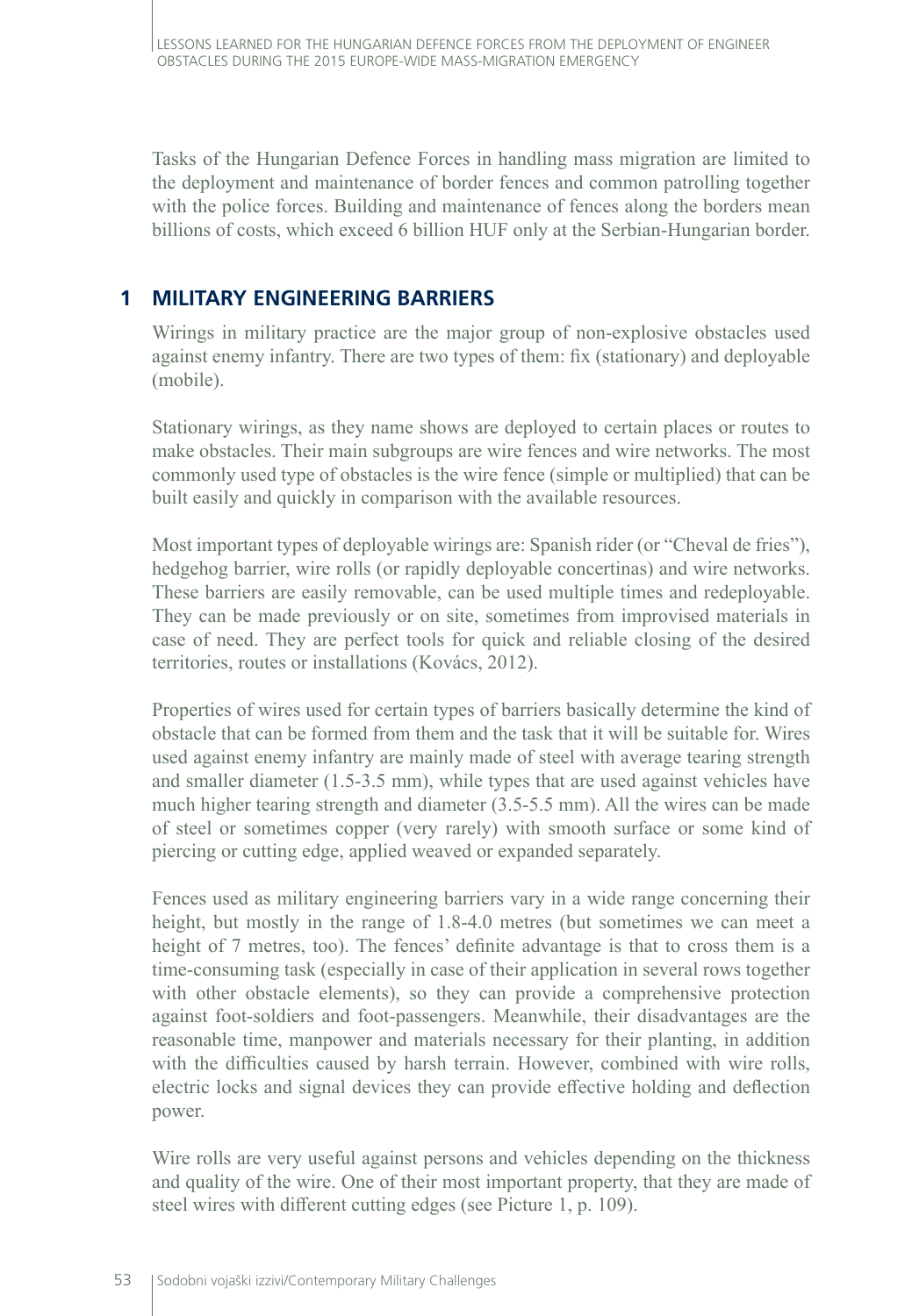Wire rolls are the most commonly used wire-based obstacles. They can be made in different sizes concerning their diameter (20-150 cm) and length (10-30 m), and can be used in several forms: in one or in multiple rows, one or multilevel forms, as individual obstacles or as reinforce elements to other engineering barriers (see Picure 2, p. 109).

Some deployment forms can be seen in Picture 3 (p. 110), where wire rolls are used individually or in combination with fences.

Possible packing of wire rolls, in other words formation of a multi-level engineering obstacle depends on the stability of the instrument that can be improved by vertical reinforcement. This system is well applicable in rural areas for the protection of friendly forces or to close roads, squares, buildings.

In addition to make movements difficult, an important task of the use of nonexplosive engineering obstacles during peace support operations is the definitive demonstration of the purpose. While in combat operations the obstacles, barriers on the battlefield are often camouflaged, in peace support operations their presence is greatly emphasized. In general, the elements are placed on the surface easily perceptible to the naked eye. Lifetime of deployed wires can be increased with the prevention of problems emanating from undergrowth: the elements are often placed onto gravel layer over geotextile rug (Kovács, 2004).

Effectivity of these demonstrated barriers can be further improved whether they are completed with cameras and movement sensors, or patrols to be ordered along them. In this case they provide reliable closing, their undetected utilization is almost impossible. They are used in many areas all over the world.

# **2 FENCES ALONG THE BORDERS OF HUNGARY**

In the followings, we would like to present the formation of the military engineering barrier along the Southern borders of Hungary in 2015. Its official name is "Temporary security border closing for border guarding" (Act 213/2015). In July 2015, the Hungarian Parliament modified the law concerning state borders and gave public utility right to the Government in the outer Schengen border areas, in 10 metres from the border line. The Government rearranged 6.6 billion Forints, so the construction works could be started.

Building of the fence at the border started on  $13<sup>th</sup>$  July, at Mórahalom. First, a 150 m pilot stage was built, than based upon the experiences from this, the construction of the elements of the border closing started at the full length of the Serbian-Hungarian border. The fence has been built with columns extruded into the ground in 1 m depth, connected with wire network to each other, and two additional layers of wire rolls: one on the top of the fence and the other at the bottom of it. The only exception is the most difficult terrain in 30-40 km, where only wire rolls were used. There are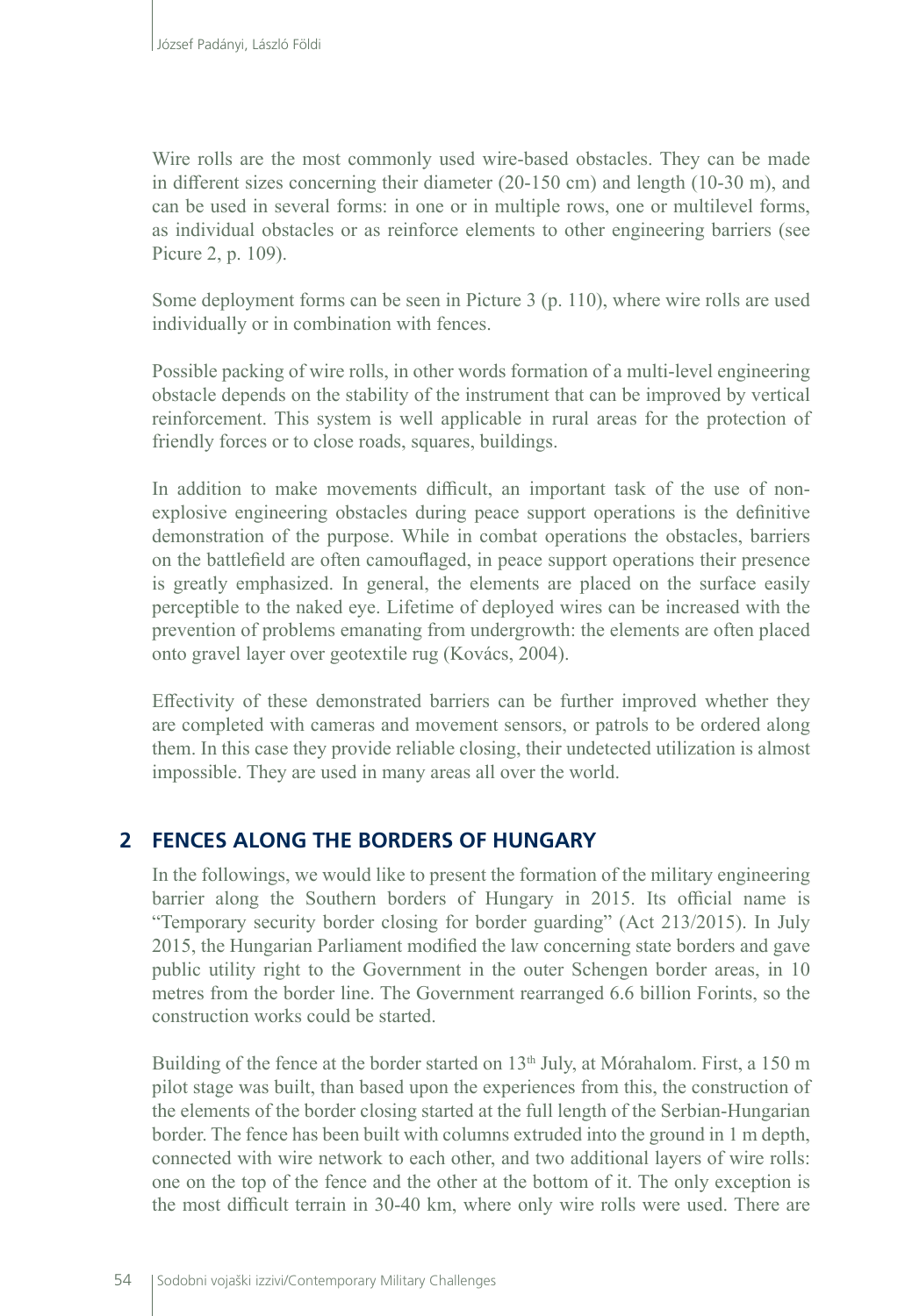information tables along the fence indicating the nearest border crossings and stating that illegal border crossing is considered as a crime in Hungary.

The full length of the fence has been built by the soldiers of the Hungarian Defence Forces, on 10-12 sites and with several hundreds of persons at a time. The original deadline of the construction was  $30<sup>th</sup>$  November, but the Prime Minister modified it to  $31<sup>st</sup>$  August at the end of July. To speed up the works military subunits were reinforced with additional 100-250 public workers and 6 pile-drivers were also used. Because of the modified deadline a lighter version of the primarily determined type was built, the so-called rapidly deployable wired fence, which were 3 lines of wired rolls expanded between steel pales on top of each other with a total height of 1.5-2 metres (see Picture 4, p. 110).

The newly appointed Minister of Defence, István Simicskó announced on  $11<sup>th</sup>$ September, that  $3800$  soldiers built 10 kilometres of fence every day. On  $14<sup>th</sup>$ September, the last free passage was closed with the use of a railway wagon reinforced with cutting edge wires at the Szeged-Horgos stage. With this step, closing of the Serbian-Hungarian "green" border became complete.

On 15<sup>th</sup> September, the Minister of Foreign Affairs announced, that the Government decided to prepare the construction of a fence along the Romanian-Hungarian border as well. So the engineering barrier is decided to be extended from the Romanian-Serbian-Hungarian border point to the River Maros and further in some kilometres. Three days later, on 18<sup>th</sup> September the Prime Minister announced, that an engineering border closing is to be built along the Croatian-Hungarian border in 41 kilometres. The construction was started immediately.

On 21<sup>st</sup> September Governmental Act 1665/2015 came out ordering the construction of the security border closing along the outer Schengen borders of Hungary in the counties affected by the crisis situation caused by mass migration. On 15th October it was officially announced that the engineering border closing was ready on the full length of the Croatian-Hungarian border.

On 16<sup>th</sup> October the same system came into force along the Croatian-Hungarian border, as it was already created one month earlier along the Serbian-Hungarian border. The "green" border was totally closed with combined use of physical devices and manpower, and entering into the territory of Hungary only at the official border crossing points became possible.

The Governmental Act 1665/2015 defines the "temporary security border closing" and its territory, but it does not describe its proper form, only says, that "an installation built and deployed for the protection of the state border's order in property of the state". This way it gives some flexibility to the constructors and the developers. It is very important because of the requirements derived from different terrains along the border. A lot of water-courses cross the border, roads and railways also can be found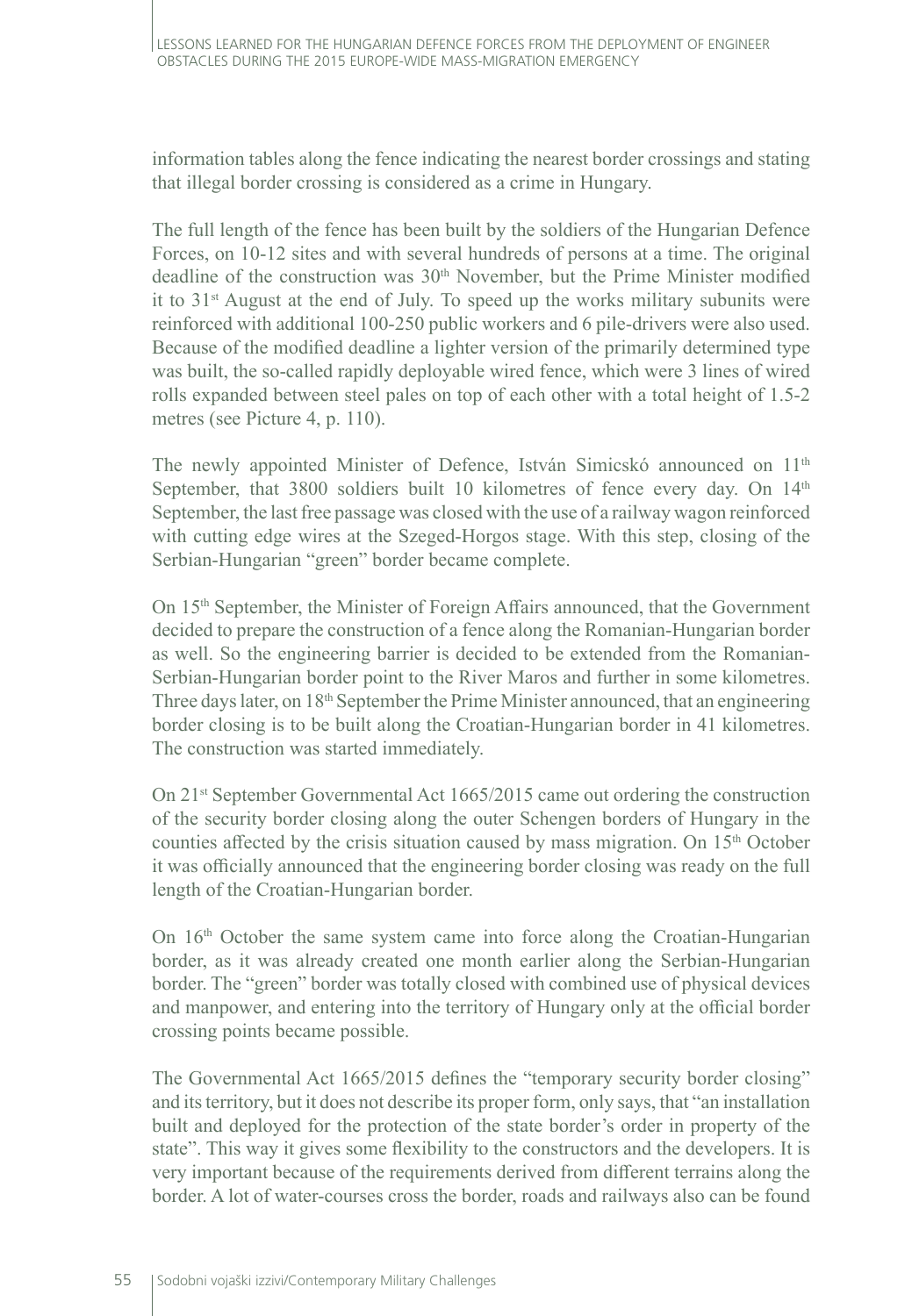at the frontier, too. These points sometimes need special solutions, just remember the "reinforced wagon" used for the closure of the railway line as the last element of the border defence along the Serbian-Hungarian border.

The one and only purpose of the fence along the Croatian-Hungarian and Serbian-Hungarian borders is the restraint of the mass migration. This engineering barrier with the closure of previously open passages directs migrants towards the designated border crossing points, where the guarded and protected gates decrease security risk. For this purpose, this barrier is clearly visible, with gates and information signs written in several languages. It is suitable for safe deflection of people making the terms for controlled motions.

Deployment of the engineering obstacle, especially along the border needs specific attention. On one hand, the respect of the border is important. On the other hand the configuration of the proper trace is substantial. On harsh terrain, dense vegetation and changing ground properties are retarding the progress. Extreme weather (hot, rain, dust, cold or snow) can also detain the construction. Extreme press interest, frequent visits of the superiors or lack of necessary materials and assets can also be problems.

Concerning the efficient organization of this type of "linear" construction, one of the most important points is the determination of the "weakest link". You can have unlimited manpower in vein in the absence of the necessary machines and materials, and vice versa. Effectiveness can be raised with aligned working on many points at a time.

Other important factor that must be taken into consideration is the professionalism of the workers. And in most cases the problem is not the knowledge of machineoperators, but the unskilled labour. As the former experts and experiences left the Army years before, soldiers had to learn the fence construction skills again. In case of a disciplined organization like the military, it is not a serious problem, but the proper drill of the public workers is not an easy task. It means risk both for preparation and for safe and disciplined work.

The installation for the border protection was completed in time (see Picture 5, p. 111). In first stage, assessment and designation of the trace were made, than the settlement of the terrain, laying of wire rolls and finally building and signing of the fence. The task of the military is not finished, soldiers keep taking part in guarding and patrolling as well. This is just as important as the construction was. Participation means serious surplus work for the involved military units and personnel, so the reservist system and use of voluntary reservists can have great importance (Simicskó, 2011).

Because of the rapid construction some problems have remained unsolved, such as proper preparation of the ground along the fence so we can count with the introduction of some undergrowth and their consequences during the forthcoming months.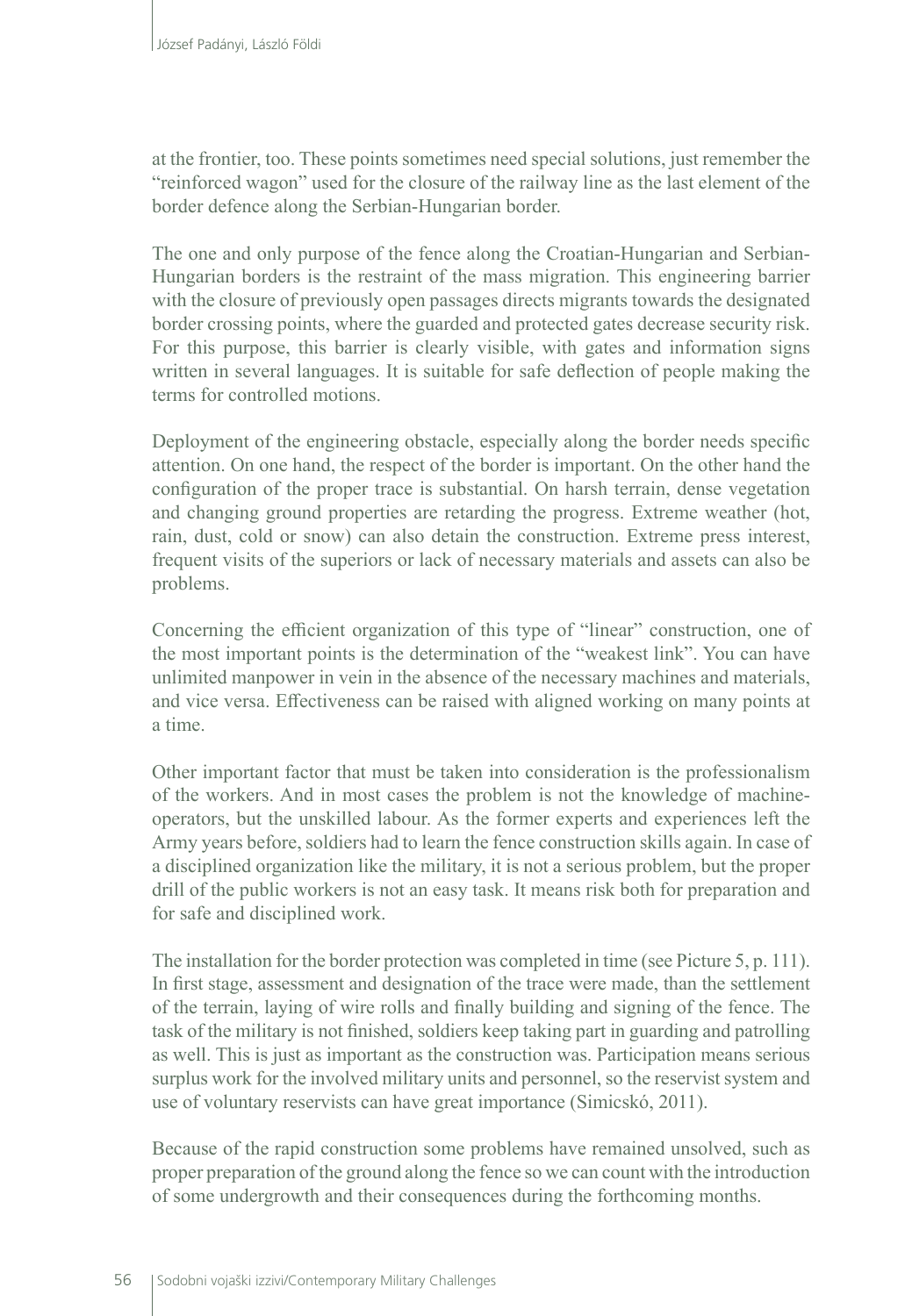By the data of Frontex<sup>1</sup> there are 1.5 million migrants arrived to Europe in 2015, while 391 thousands of them vent through the territory of Hungary, coming from 104 different countries (frontex.europa.eu). 177 thousands of "Request for a Refugee Profile" were passed to the Hungarian authorities during last year, 508 of them was accepted, a lot of them was refused, but majority of the migrants were disappeared before the decision of the immigration bureau.

By the data of the Hungarian Police the number of illegal migrants greatly decreased after the completion of border fences, from 4-8 thousands to dozens, daily. From this time migrants preferred to choose Croatia and Slovenia to reach Austria and further Germany (www.police.hu).

This year already 18 thousands of refugee requests were passed till June, 4300 of them in the dedicated transit zones. There are 100-120 daily attempt to illegally crossing the borders of Hungary, so the continuous pressure is still exists (www. kormany.hu).

We can draw several lessons from the completed tasks in handling the mass migration emergency. The authors of this paper wanted to focus on the professional military engineering aspects, political and economical lessons are not our responsibilities. During the building of fences on our borders it was proved, that a work with these extents can be carried out only by the use of a well organized and equipped force with excellent logistic capabilities. Hungarian Defence Forces could meet this challenge with good capability assessment, task prioritization and deployment of appropriate forces and equipment. **Conclusion**

> Building fences is an accepted way for closing borders, obstruction of illegal migration, direction of masses of people and enhancing state security all over the world. But fences individually are useless without continuous supervision using technical and manpower assets. Only these can guarantee that fences will fulfil their task that they were built for. Another important issue, while the time of their cessation cannot be seen, their proper and responsible maintenance is also necessary in addition to the previously summarized tasks. Our prior experiences from peace support operations show that even one year without maintenance can cause serious damages and the effectiveness of the fences can drastically decrease.

> One of the most important conclusions is that fences along the borders could reach the goal they had been built for. The migration pressure on our borders significantly decreased, which can be clearly seen from the statistical numbers. As the number of illegal migrants decreases, the feeling of safeness increases among our citizens.

*<sup>1</sup> Frontex: Management of Operational Cooperation at the External Borders of the Member States of the European Union (EU agency)*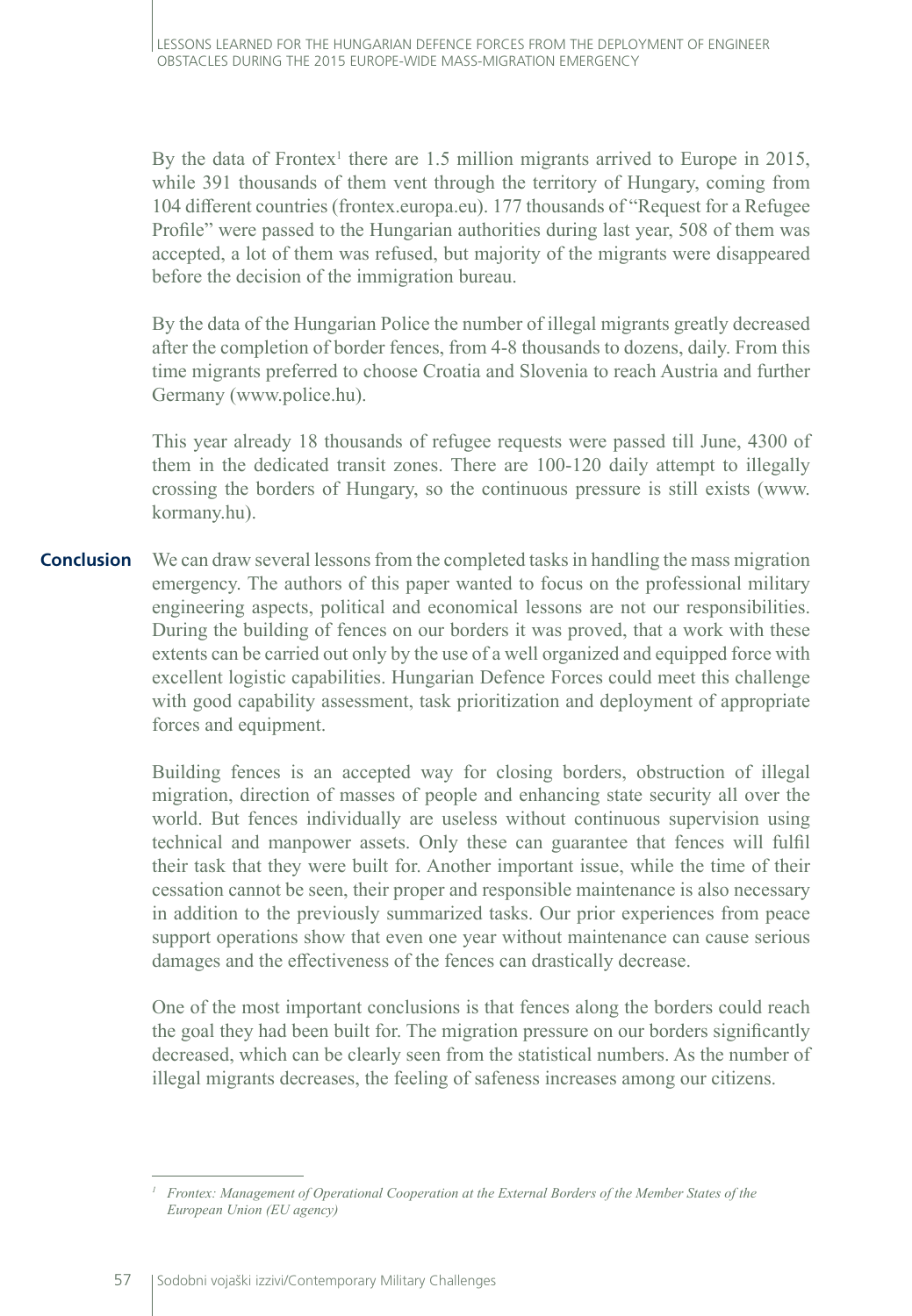However we know that fences are guarding the borders on several areas of the world for decades, this can not be a long term solution in Central Europe. The mass migration emergency problem has to be solved all along the borders of the European Union in a peaceful manner. The complete solution can come only with elimination of the reasons of mass migration in Africa and the Middle East. The efforts of the European countries should be focused on peaceful assistance to the developing countries in the crisis area to stabilize their governments to provide acceptable living standards to their people.

### **Bibliography**

*1. Frayer, J. L., 2015. The Fences Where Spain And Africa Meet,10. March 2016.*

- *2. Governmental Act, HUNGARY, 213/2015. (31 July) for modification of 211/2015. (23 July) Governmental Act for protection of workers involved into the construction of the temporary security border closing for border guarding and compensation because of the state expropriation.*
- *3. Kovács, Z., 2004. A műszaki zárak alkalmazási lehetőségei a nem háborús katonai műveletekben, Hadtudomány, 2004. 3-4. Budapest http://www.zmne.hu/kulso/mhtt/ hadtudomany/2004/3\_4/2004\_3\_4\_7.html.*
- *4. Kovács, Z. 2001. Műszaki zárak a békefenntartó műveletekben, http://193.224.76.2/ downloads/konyvtar/digitgy/20012/eloadas/kovacsz.html.*
- *5. Nenov, S., 2016. Bulgaria's fence to stop migrants on Turkey border nears completion, 12 March 2016.Nielsen, N., 2012.: Fortress Europe: a Greek wall close up, 09 March 2016.*
- *6. Padányi, J., Földi, L., 2015. Tasks and Experiences of the Hungarian Defence Forces in Crisis Management. CONTEMPORARY MILITARY CHALLENGES/SODOBNI VOJASKI IZZIVI (ISSN: 1580-1993) 17. 1., pp. 29-46. http://www.slovenskavojska.si/fileadmin/ slovenska\_vojska/pdf/vojaski\_izzivi/2015/svi\_17\_1.pdf.*
- *7. Sarkadi, Z., 2016. Az olasz hadsereg kész beavatkozni Líbiában, http://444.hu/2016/03/03/ az-olasz-hadsereg-kesz-beavatkozni-libiaban, 13 March 2016.*
- *8. Simicskó, I., 2011. A tartalékos rendszer fejlesztésének kiemelt kérdései. Hadtudomány 2011, 4 p. 78.*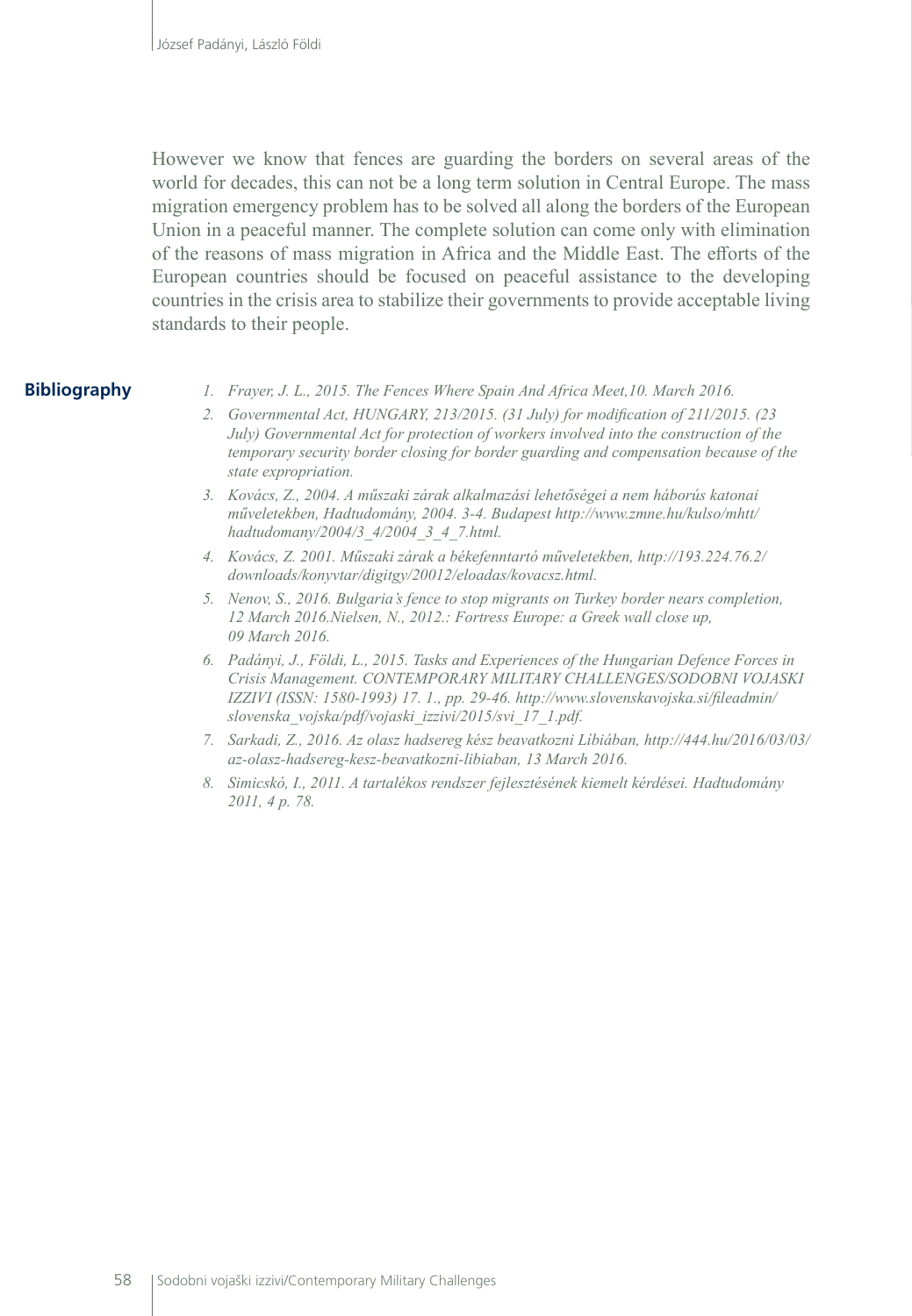Slika 1: Žice z različnimi vrstami rezil Vir: osebni arhiv avtorjev.

Figure 1: Wires with different types of cutting edges Source: Photograph taken by the authors



#### Slika 2: Ograja, ki varuje vojaško bazo Vir: osebni arhiv avtorjev.

Figure 2: Fence protecting a military camp Source: Photograph taken by the authors

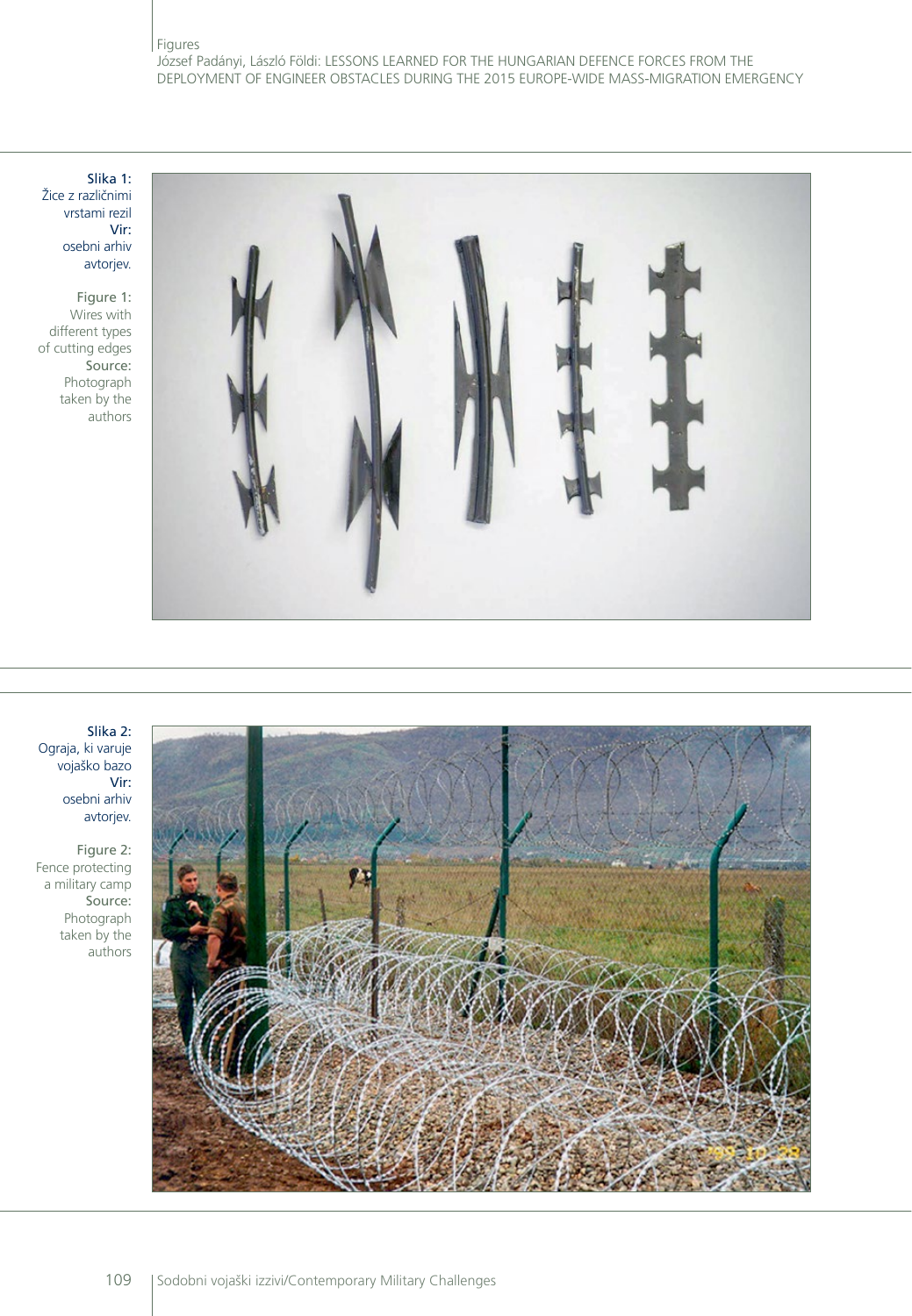Slika 3: Različne vrste uporabe zvitkov žice Vir: osebni arhiv avtorjev.

Figure 3: Different utilizations of wire rolls Source: Photograph taken by the authors



#### Slika 4: Prvi primer začasne ograje Vir: osebni arhiv avtorjev.

Figure 4: The first type of temporary fence Source: Photograph taken by the authors